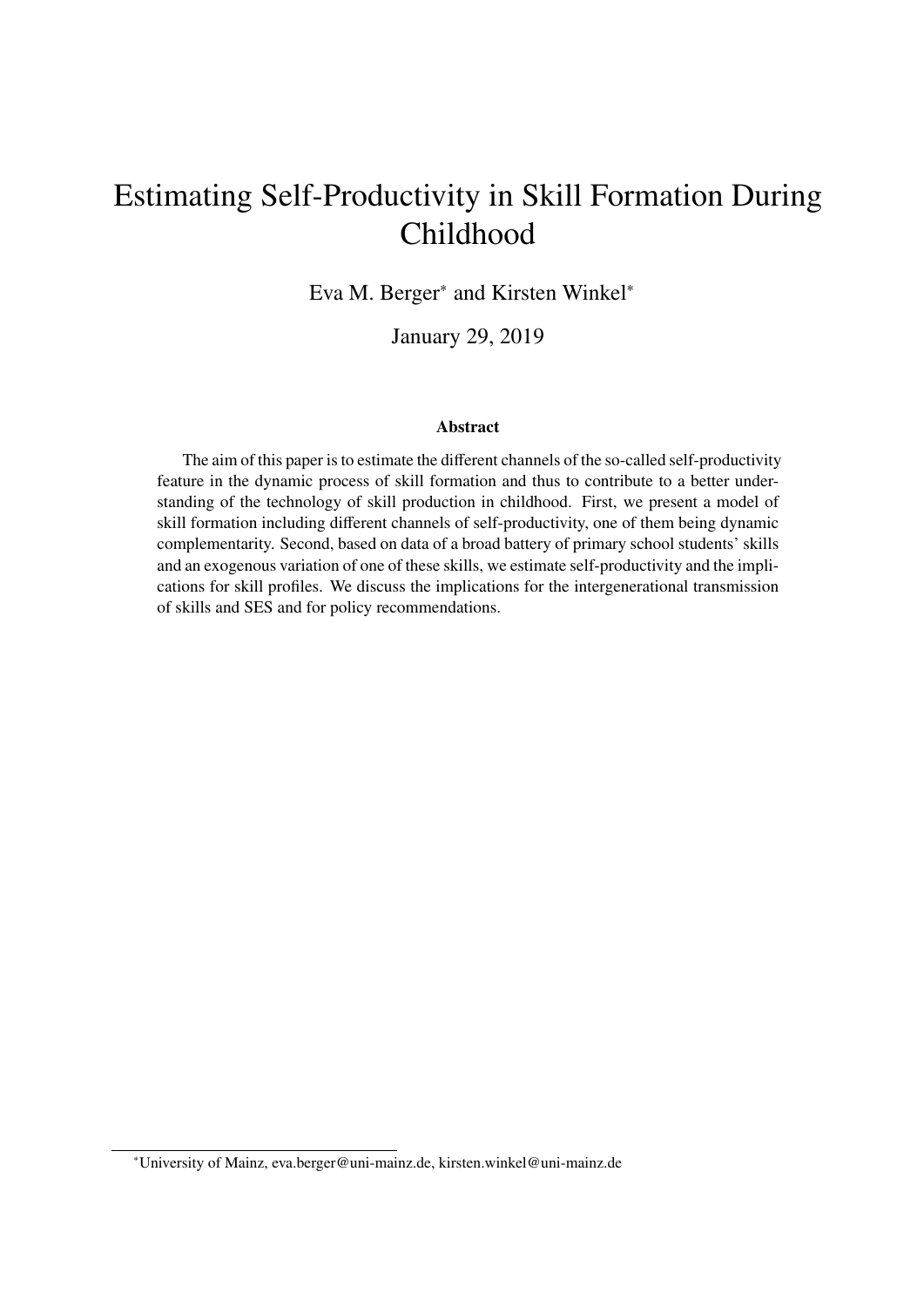## 1 Introduction

A variety of skills (e.g., cognitive skills, socio-emotional skills) are fundamental for a broad range of economic and social success (e.g., Heckman et al. 2006, Lindqvist and Vestman 2011, Heckman 2007). The inequality in the skill distribution has been observed to strongly widen over time during childhood and adolescency and finally to cumulate in strong inequality in life success (e.g., Blomeyer et al. 2009). The reason for this increasing gap is highly complex and the process of skill formation is hardly understood yet. One of the key challenges in understanding the skill production function is the multiplicity of skills and the probably even higher multiplicity of possible investments shaping these skills. It most likely is impossible to measure all relevant investments and skills in order to consistently estimate the skill production function. Todd and Wolpin (2003) discuss the challenges in estimating the production function for skills.

One of the most prominent models of skill production has been presented by Cunha and Heckman (2007) proposing a dynamic process of skill formation featuring self-productivity i.e., skills boost skills over time—and dynamic complementarity—i.e., the productivity (in terms of skill formation) of investments is higher for higher baseline skills. The existence of these features would explain the increasing skill gaps and corroborate the importance of early investments in skills. Actually, many studies found that skill gaps in children can be reduced by interventions taking place in early stages of childhood (see Cunha et al. 2006, for a discussion of this literature).

In this paper, we discuss the challenges of empirically estimating the features of self-productivity and dynamic complementarity in skill formation and we provide an attempt of estimating these features given the extensive data we have on a variety of skills for primary school students measured several times at similar distances and given an exogenous intervention boosting one specific skill.

What exactly means self-productivity in skill formation? According to Cunha and Heckman (2007) self-productivity in skill formation means that the stock of skills  $\theta$  in period  $t+1$  is a function of the stock of skills in the previous period *t*, i.e.,  $\theta_{t+1} = f(\theta_t, I_t)$  (with  $I_t$  standing for other factors influencing the stock of skills  $\theta_{t+1}$ , the "investments" in skills) with the marginal productivity being positive, i.e.,  $\partial f(\theta_t, I_t)/\partial \theta_t > 0$ . The question arises what exactly are the channels of self-productivity, i.e., how could  $\theta_t$  affect  $\theta_{t+1}$ . One (the most obvious) channel would be the inertia of stocks implying that the stock of skills in some period is equal to the stock of skills in the previous period if there is no other influencing factor (no investment). Another channel arises if θ<sub>t</sub> positively affects the productivity of other influencing factors, i.e.,  $\frac{\partial^2 f(\theta_t, I_t)}{\partial \theta_t \partial I_t} > 0$ . This is what Cunha and Heckman (2007) call 'dynamic complementarity'. Dynamic complementarity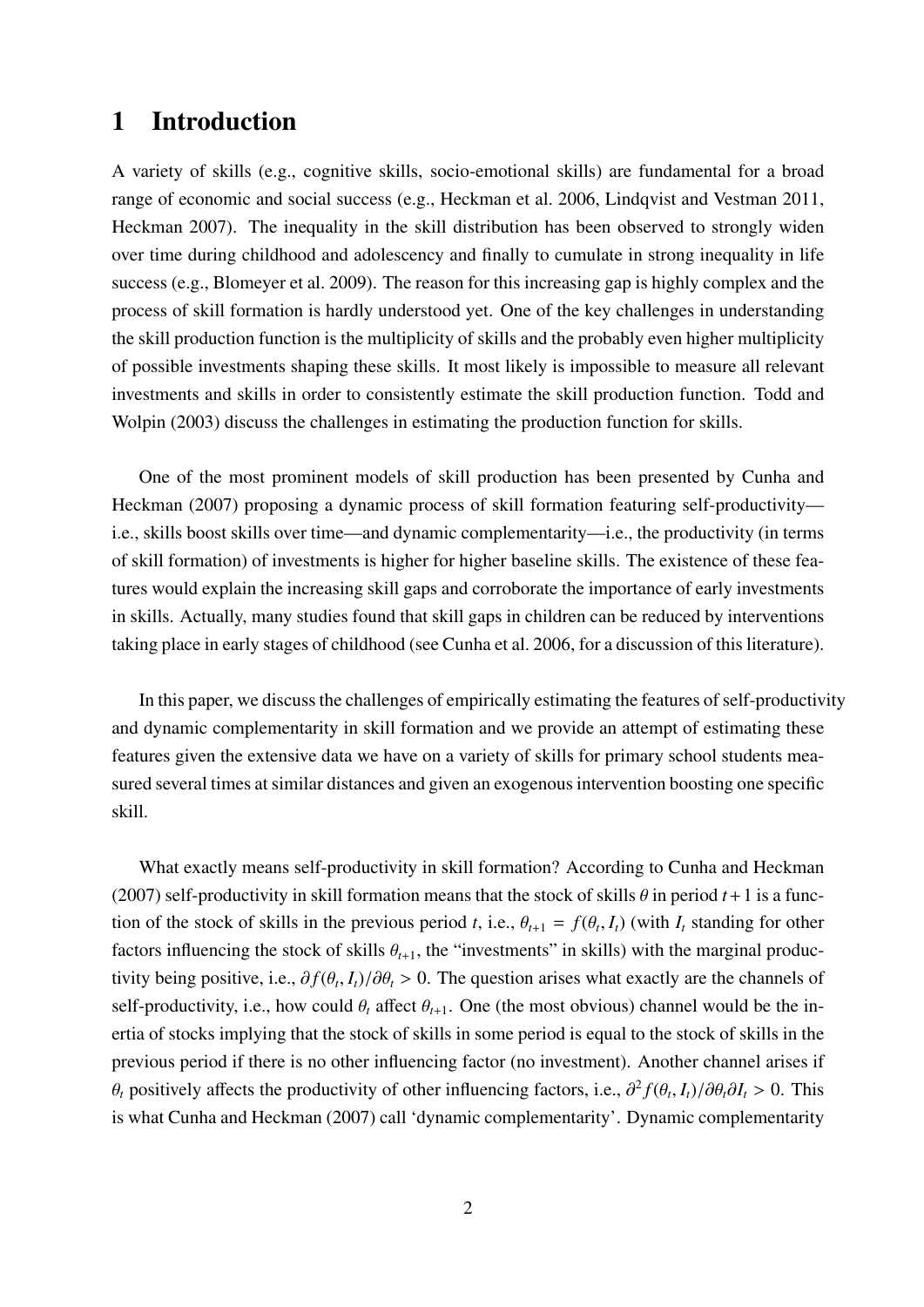can thus be interpreted as a channel of self-productivity in skill formation.

Regarding the specific feature of dynamic complementarity, we ask the question of how plausible the assumption is that the productivity of *any* human capital investment monotonously increases in the baseline skill level. Alternatively one could think of the productivity of investments being inverse u-shaped in the baseline skill level, i.e., any investment activity having a peak in productivity for a specific baseline skill level and productivity of this investment activity being decreasing the farer one departs from this skill level in either direction. As an example, one could imagine that a very smart and imaginative kid is likely to benefit from being read a complex fancyful fairy tale, whereas a child with rather modest cognitive abilities or lower imagination skills or less knowledge about the backgrounds of the story does not understand much of it and is likely to even stop liscenting after a while. This implies that the investment of reading a complex fancyful fairy tale is more productive for the child with a high stock of skills than for the child with a low stock of skills. In contrast, the child with low skills might benefit from being read a simple fairy tale that on the other hand the smart child is quickly bored of. This implies that the investment of reading a simple fairy tale is more productive for the child with low skills than for the child with high skills. This example illustrates why the feature of dynamic complementarity is unlikely to be generally valid for the skill production function and for any type of investment. The observation that the most productive investment is not the same for every child (that is, differs depending on its current skill level) also explains why the practice of adaptive learning is currently being researched on (see, e.g., Aleven et al. 2016, Graf et al. 2014, Arroyo et al. 2014, Sampayo-Vargas et al. 2013).

Using a panel dataset of a detailled assessment of multiple skills measured repeatedly over equally distant periods during primary school age, we are able to trace the growth path of a variety of skills relevant at this and later stages in the life cycle. We illustrate the relationship between initial skill levels and the skill profile and compare the results for different types of skills. Comparing the actual skill profiles as a function of the initial skill levels to the different theoretical predictions based on the different channels of self-productivity, we are able to draw conclusions about their relevance in the actual skill formation process. Due to missing data about some relevant investment activities and the resulting endogeneity in the initial skill level, we employ an instrumental variable strategy using a randomized-controlled intervention as instrument for the initial stock of one particular skill. The intervention is special in the sense that it directly affects only this one specific skill, which is working memory capacity. Our strategy allows us to draw causal inference about the self-productivity (and dynamic complementarity as the key channel of self-productivity) of this skill.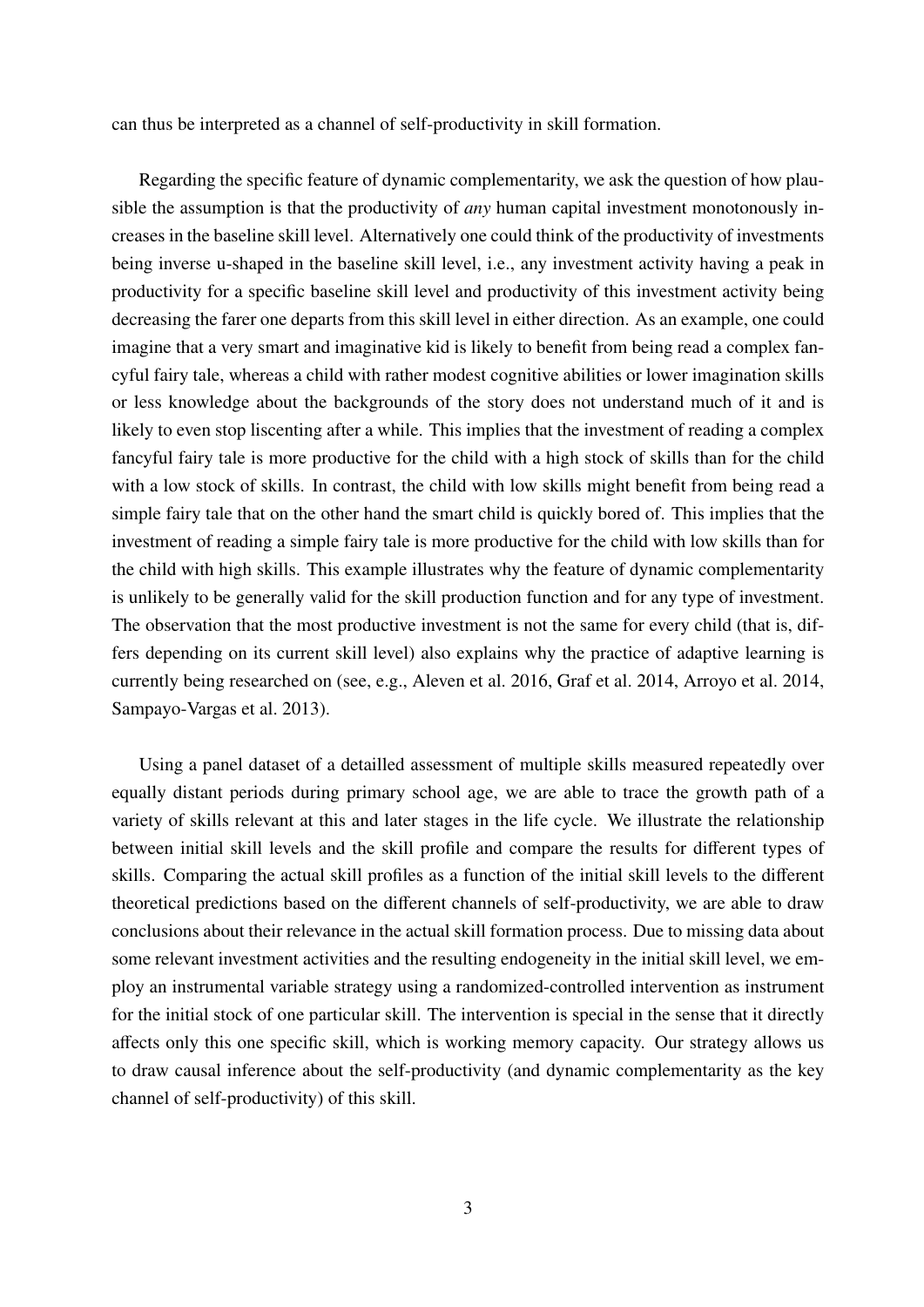The skill under investigation for the initial period is working memory capacity—the ability to mentally store and process information (Baddeley 1999). Working memory capacity is a skill which is basic for a number of cognitive functions and in particular for the capacity of learning applied skills like mathematics or reading (Gathercole and Pickering 2000, Gathercole et al. 1 01, Alloway and Alloway 2010, Raghubar et al. 2010, Dumontheil and Klingberg 2012, Shinaver III et al. 2014, Holmes et al. 2009, Bergman Nutley and Söderqvist 2017). There is a great number of experimental studies investigating the question whether working memory can be improved by targeted training. Many meta-studies in this field conclude that this is the case; the answer to the question of the transfer effects of such trainings are more controversial (see Au et al. 2015, Karbach and Verhaeghen 2014, Melby-Lervåg and Hulme 2013, Melby-Lervåg et al. 2016, Morrison and Chein 2011, Schwaighofer et al. 2015, Shinaver III et al. 2014, Shipstead et al. 2012, Weicker et al. 2016).

In the case that only the first channel of self-productivity (the 'inertia of stocks' as described above) is relevant, we expect to find for working memory capacity a skill profile with a onetime shift at the time of the exogenous intervention as illustrated in figure  $1a<sup>1</sup>$ . In the case of the second channel ('dynamic complementarity' as described above) operating in addition, we expect to find a skill profile with a shift plus an increased slope at the time of the intervention as illustrated in figure 1b. For other skills not directly affected by the intervention, we expect to find no consequences for the skill profile in the case that only channel one but not channel two characterize the true production function of skills (illustrated in figure 2a). In the case, however, that channel two is relevant, the improved level of working memory capacity at period *t* improves the productivity of investments in other skills and we thus expect an increased slope (but no one-time shift) for other skills than working memory capacity at the time of the intervention as illustrated in figure 2b. Based on our empirical analysis, we find the skill profiles to resemble figure 1b and 2b rather than figure 1a and 2a. Thus, we provide evidence for the existence of dynamic complementarity—i.e., the second channel of self-productivity—in the process of skill formation.

Previous attempts to provide insight about the parameters of the production function of skills include Cunha and Heckman (2008) as well as Cunha et al. (2010). These authors provide a comprehensive model of skill production where skills and investments are dynamically interrelated across stages in childhood. They assume skills to reduce to two latent factors, one being measured by a mathematics and a reading recognitiion test and the other being measured by a

<sup>&</sup>lt;sup>1</sup>The reasoning is valid not only for the case of linear skill profiles shown in the figure. An alternative shape of the growth path would be concave, analog to the decreasing productivity of inputs theory in the production theory. However, unlike for the production of real goods, the stock of skills are not measured by a natural metric and it is therefore hard to pin down a shape for the growth path. We use tests increasing in difficulty adapted to the development of skills of primary school students. The test scores used in our analyses are standardized to mean zero and SD one. In that logic, the skill profiles would be flat (since the mean is always zero).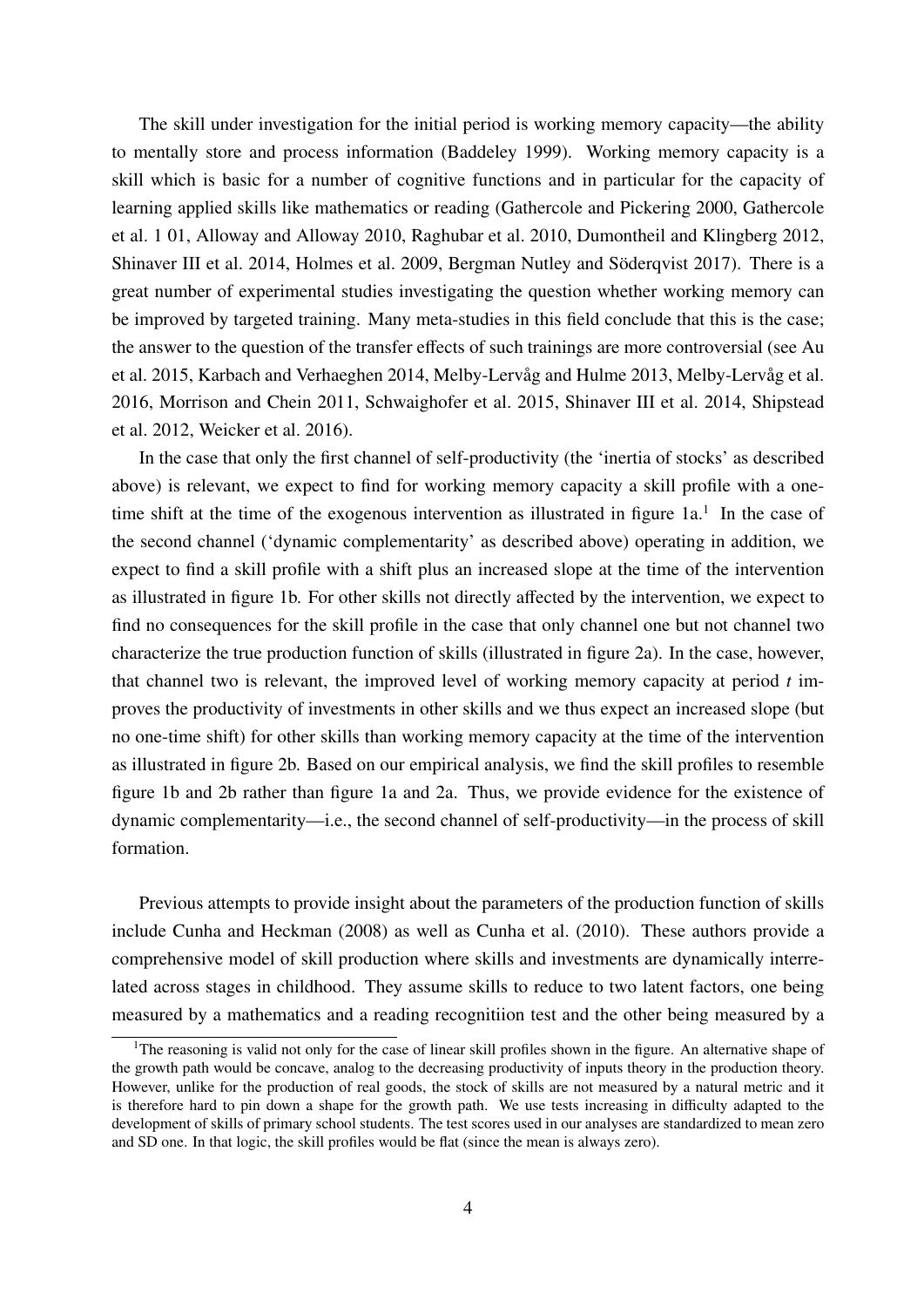

Note: The red vertical lines mark the time of the intervention targeted at improving working memory capacity (WMC).



Figure 1: Hypothesized skill profiles for working memory capacity



time t

Figure 2: Hypothesized skill profiles for other skills

time t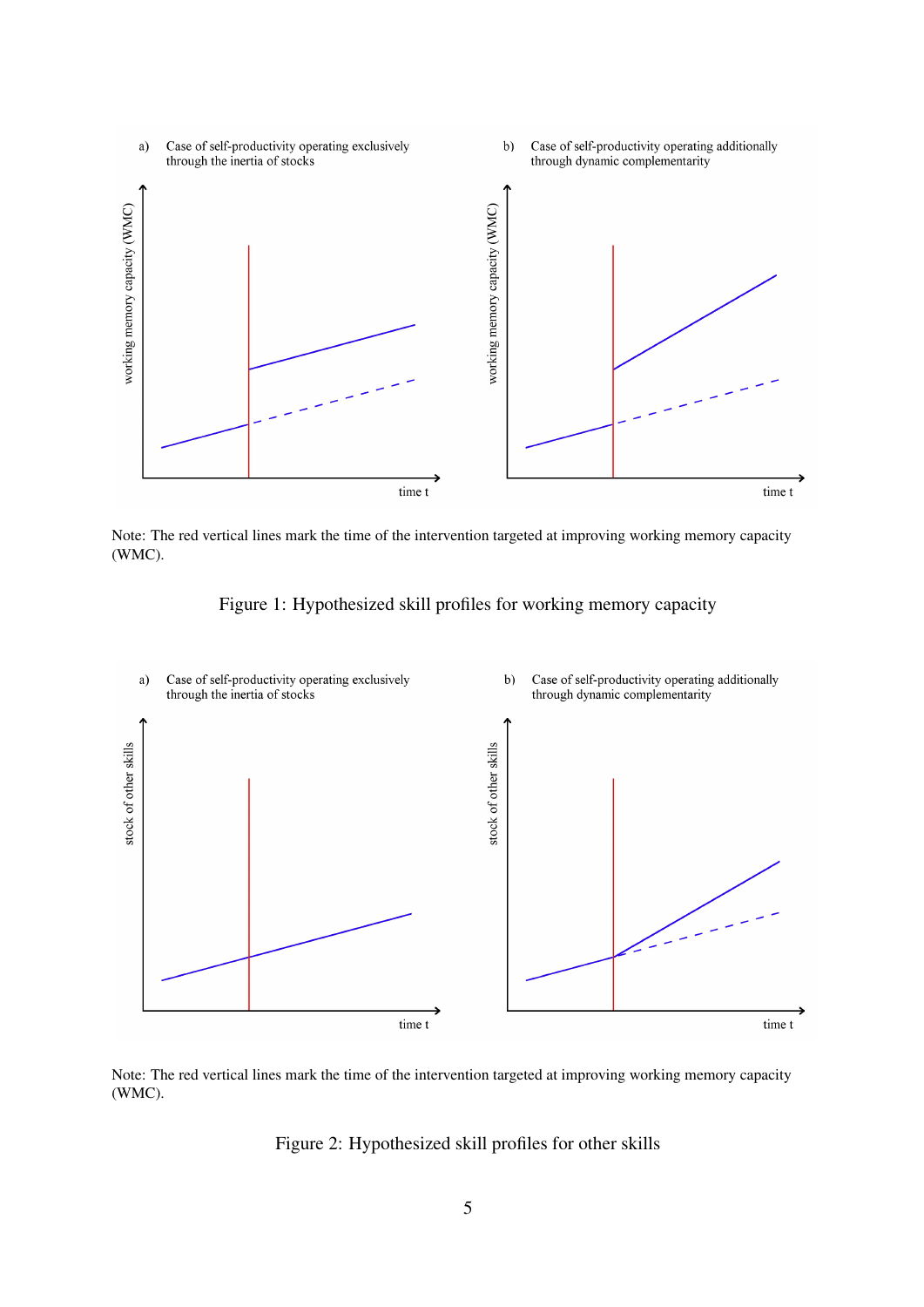behavioral problem index. The authors do not test the different channels of self-productivity, in particular not the channel of dynamic complementarity. In order to be able to do this, the key challenge is having an exogenous variation of one clear-cut skill without (direct) spill-overs to other skills. This is what we have and exploit in the present paper for the skill of working memory capacity.

The goal of this paper is to contribute to the understanding of the technology of skill formation which is crucial for understanding inequality in skills and outcomes across people. A better understanding of the skill formation process is also needen in order to optimally design policies aimed at improving human capital.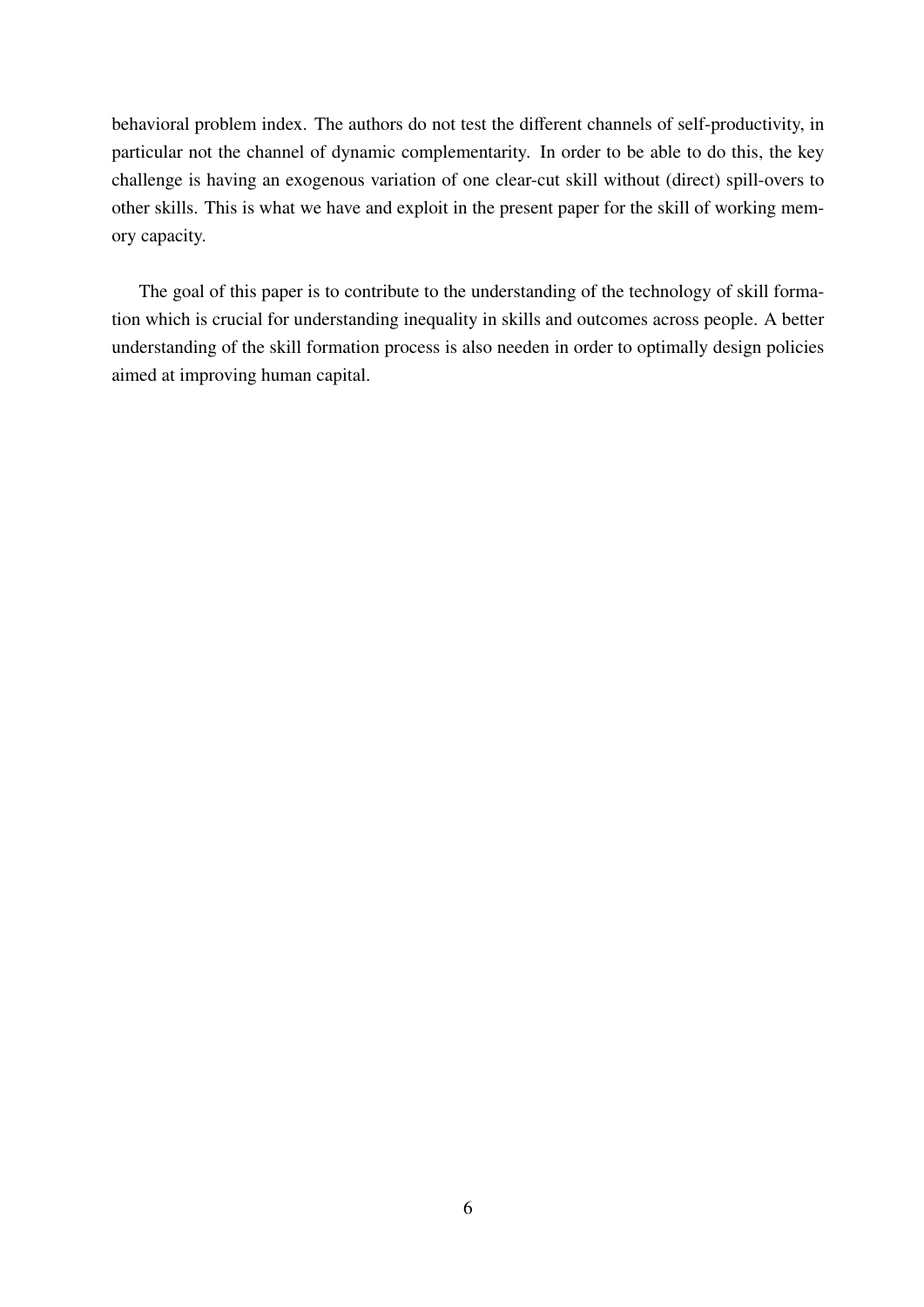## References

- Aleven, V., E. A. McLaughlin, R. A. Glenn, and K. R. Koedinger (2016). Instruction based on adaptive learning technologies. *Handbook of research on learning and instruction*.
- Alloway, T. P. and R. G. Alloway (2010). Investigating the predictive roles of working memory and IQ in academic attainment. *Journal of Experimental Child Psychology 106*(1), 20–29.
- Arroyo, I., B. P. Woolf, W. Burelson, K. Muldner, D. Rai, and M. Tai (2014). A multimedia adaptive tutoring system for mathematics that addresses cognition, metacognition and affect. *International Journal of Artificial Intelligence in Education 24*(4), 387–426.
- Au, J., E. Sheehan, N. Tsai, G. J. Duncan, M. Buschkuehl, and S. M. Jaeggi (2015). Improving fluid intelligence with training on working memory: a meta-analysis. *Psychonomic bulletin* & *review 22*(2), 366–377.
- Baddeley, A. (1999). *Essentials of Human Memory*. Cognitive psychology. Psychology Press.
- Bergman Nutley, S. and S. Söderqvist (2017). How is working memory training likely to influence academic performance? current evidence and methodological considerations. *Frontiers in psychology 8*.
- Blomeyer, D., M. Laucht, K. Coneus, and F. Pfeiffer (2009). Initial risk matrix, home resources, ability development, and children's achievement. *Journal of the European Economic Association 7*(2-3), 638–648.
- Cunha, F. and J. J. Heckman (2007). The technology of skill formation. *American Economic Review Papers and Proceedings 97*(2), 31–47.
- Cunha, F. and J. J. Heckman (2008). Formulating, identifying and estimating the technology of cognitive and noncognitive skill formation. *Journal of Human Resources 43*(4), 738–782.
- Cunha, F., J. J. Heckman, L. J. Lochner, and D. V. Masterov (2006). Interpreting the evidence on life cycle skill formation. In E. A. Hanushek and F. Welch (Eds.), *Handbook of the Economics of Education*, pp. 697–812. Amsterdam, North-Holland: Elsevier.
- Cunha, F., J. J. Heckman, and S. M. Schennach (2010). Estimating the technology of cognitive and noncognitive skill formation. *Econometrica 78*(3), 883–931.
- Dumontheil, I. and T. Klingberg (2012). Brain activity during a visuospatial working memory task predicts arithmetical performance 2 years later. *Cerebral Cortex 22*(5), 1078–1085.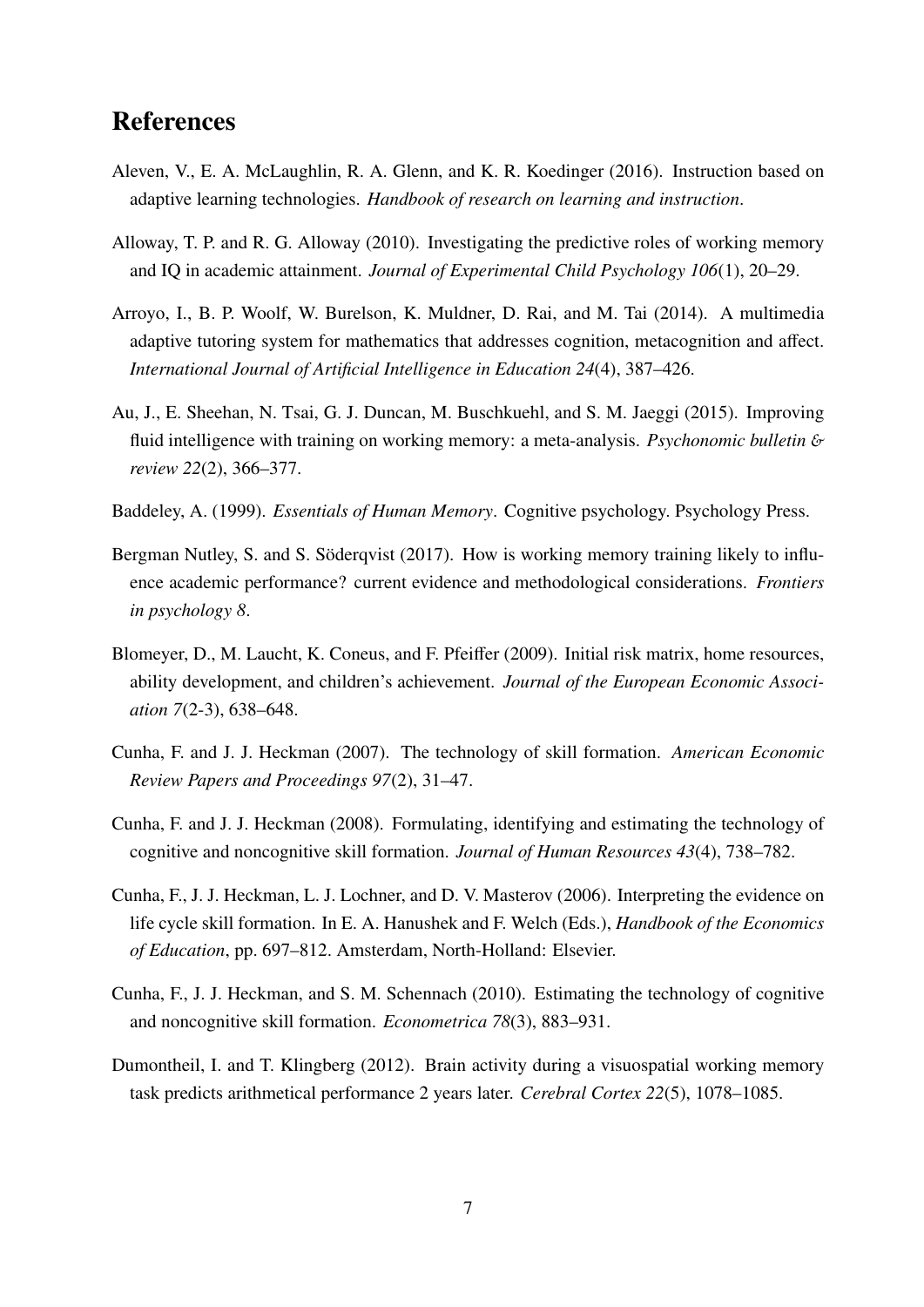- Gathercole, S. E. and S. J. Pickering (2000). Working memory deficits in children with low achievements in the national curriculum at 7 years of age. *British Journal of Educational Psychology 70*(2), 177–194.
- Gathercole, S. E., S. J. Pickering, C. Knight, and Z. Stegmann (2004-01-01). Working memory skills and educational attainment: Evidence from national curriculum assessments at 7 and 14 years of age. *Applied Cognitive Psychology 18*(1), 1–16.
- Graf, S. et al. (2014). Adaptive technologies. In *Handbook of Research on Educational Communications and Technology*, pp. 771–779. Springer.
- Heckman, J. J. (2007). The economics, technology, and neuroscience of human capability formation. *Proceedings of the national Academy of Sciences 104*(33), 13250–13255.
- Heckman, J. J., J. Stixrud, and S. Urzua (2006). The effects of cognitive and noncognitive abilities on labor market outcomes and social behavior. *Journal of Labor Economics 24*(3), 411–482.
- Holmes, J., S. E. Gathercole, and D. L. Dunning (2009). Adaptive training leads to sustained enhancement of poor working memory in children. *Developmental science 12*(4).
- Karbach, J. and P. Verhaeghen (2014). Making working memory work: a meta-analysis of executive-control and working memory training in older adults. *Psychological science 25*(11), 2027–2037.
- Lindqvist, E. and R. Vestman (2011). The labor market returns to cognitive and noncognitive ability: Evidence from the swedish enlistment. *American Economic Journal: Applied Economics 3*, 101–128.
- Melby-Lervåg, M. and C. Hulme (2013). Is working memory training effective? a meta-analytic review. *Developmental psychology 49*(2), 270.
- Melby-Lervåg, M., T. S. Redick, and C. Hulme (2016). Working memory training does not improve performance on measures of intelligence or other measures of far transfer evidence from a meta-analytic review. *Perspectives on Psychological Science 11*(4), 512–534.
- Morrison, A. B. and J. M. Chein (2011). Does working memory training work? the promise and challenges of enhancing cognition by training working memory. *Psychonomic bulletin* & *review 18*(1), 46–60.
- Raghubar, K. P., M. A. Barnes, and S. A. Hecht (2010). Working memory and mathematics: A review of developmental, individual difference, and cognitive approaches. *Learning and Individual Di*ff*erences 20*(2), 110–122.